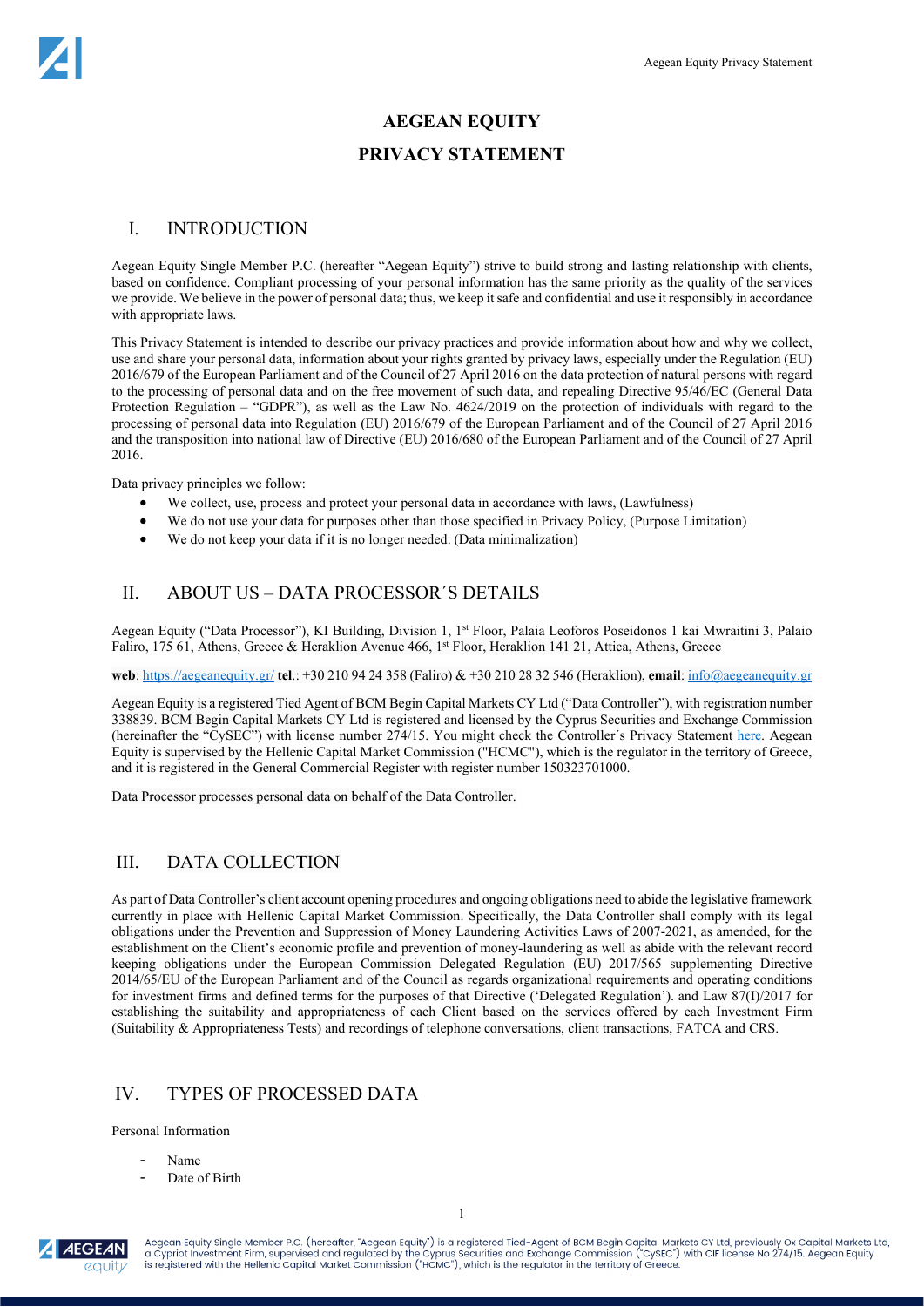

- Place of Birth
- **Nationality**
- Email
- Telephone number
- Copy of Passport / ID card
- Utility bill

Bank and tax information:

- Tax Identification Number
- Tax residence
- Bank account details

Professional information

- Employer's name
- Profession
- Industry of Employment Knowledge and experience

Financial information

- Gross Annual Income
- Net Worth
- Anticipated amount to invest

The Data Processor may also collect Your Information in regard to your use of our website(s), such as pages visited, your IP address, frequency, duration of visit.

## V. DATA PROCESSING PURPOSES

Aegean Equity as a registered tied agent of the Controller for whom it solicits new potential clients and provides its administrative support to the Controller, especially during the onboarding process.

We collect your personal data for the purpose of providing safe, effective and personalized Services. Generally, we use your personal data for example for creation, development, running and improvement of Our Services, as well as our content, advertisement, prevention of losses, fraud prevention and potential misuse.

Your personal data will not be transferred to third countries, where the appropriate level of data safety is not guaranteed.

We collect your personal data for the following purposes:

1. Registration, creation and administration of your account:

Your personal data are being processed for the purpose of creation and administration of the account and registration to use our services. The scope of collected personal data is set by a legislative framework currently in place with Hellenic Capital Market Commission, in accordance with part III of this Privacy Statement.

*Lawful basis:* The processing of personal data is necessary for the performance of a contract.

2. Monitoring compliance

Monitoring compliance while providing services is the legitimate interest of the data processor. It especially applies to the behaviour of data processor employees during the communication with clients or potential clients.

*Lawful basis:* The processing of personal data is the legitimate interest of the data processor.

3. Improvement of provided services

Monitoring the activity, the usage of the site and its functionality with the aim of improving technology and providing better quality services.

*Lawful basis:* The processing of personal data is the legitimate interest of the data processor.

4. Processing statistical data

Creation and processing of statistical data in order to improve provided services and to monitor the activity of the users and the effectivity of providing service.

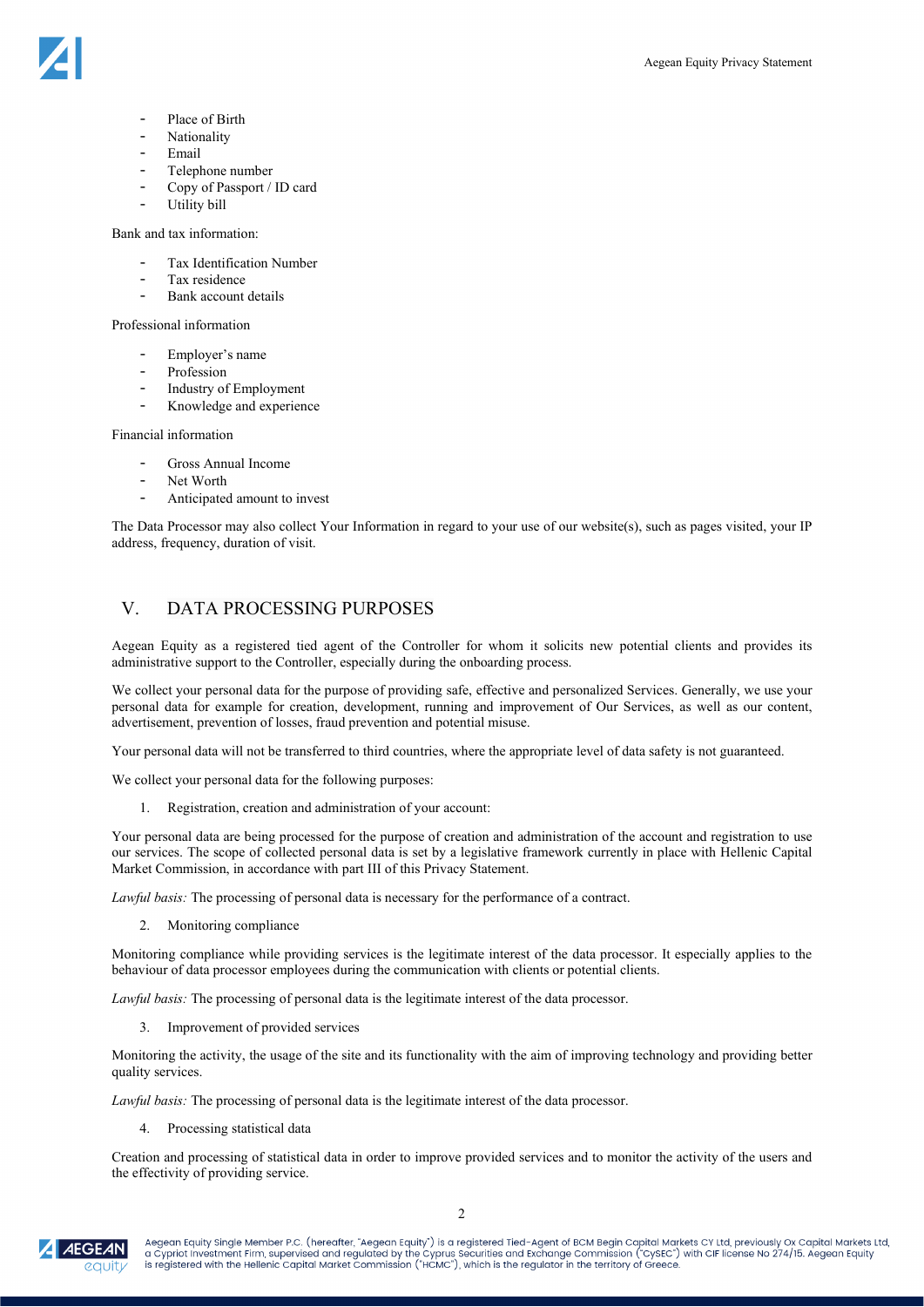

*Lawful basis:* The processing of personal data is the legitimate interest of the data processor.

5. Executing phone calls

Telemarketing, as the form of direct marketing of our services to potential clients over the phone calls might include outbound calls, inbound calls, lead generation, and sales call.

*Lawful basis:* The processing of personal data is either the legitimate interest of the data processor or is based on person's consent.

6. Sending marketing offers

Email marketing, as the form of acquiring new clients that register through the web form.

*Lawful basis:* The processing of personal data is based on person's consent and/or is necessary for the conclusion and performance of the contract.

7. Customer service

Ensuring proper and timely handled approaches and complaints in order to ensure the client's comfort and satisfaction.

*Lawful basis:* The processing of personal data is the legitimate interest of the data processor.

8. Fulfilment of administrative, tax and other legal

The legal obligation of the processor is to fulfil the tasks related to administration, accounting, taxes and other laws set by appropriate laws.

*Lawful basis:* The processing of personal data is necessary for compliance with a legal obligation to which the controller is subject.

In some cases, we base the processing of your data upon your consent. For example, you might agree that your personal information will be used to send you marketing communications by email or phone or other forms. We collect only freely given, specified, informed and unambiguous consent.

## VI. DATA RETENTION PERIOD

The Data Processor stores personal data for the period that aligns with purpose, for which it was originally collected, bearing in mind the data minimalization principle.

Data provided upon your explicit consent for the marketing purposes will be stored for the period of 12 months, unless such consent is revoked earlier. However, some data might be further processed based on the other lawful basis.

## VII. DATA RECIPIENTS

As part of using your personal information for the purposes set put above (V.), we may disclose your information to:

- Service providers and specialist advisers who have been contracted to provide us with IT, financial, regulatory, compliance, accounting and/or other services,
- Regulatory Authorities.
- Relevant authorities to investigate or prevent fraud, money laundering or other illegal activity.
- The Data Processor's employees to exercise their duties to further the Agreement between us, or to assure the efficient provision of services

## VIII. DATA PROTECTION

Your personal data will be stored in accordance with the security policy (incl. Privacy policy) of the Data Processor and only for the time necessary to fulfil the purpose of the processing.

Your personal data will only be accessed by persons authorized by the controller to process personal data that are processed by the controller in accordance with the controller's security policy.

Data processor encompasses privacy by design and default as an approach when implementing systems and applications.

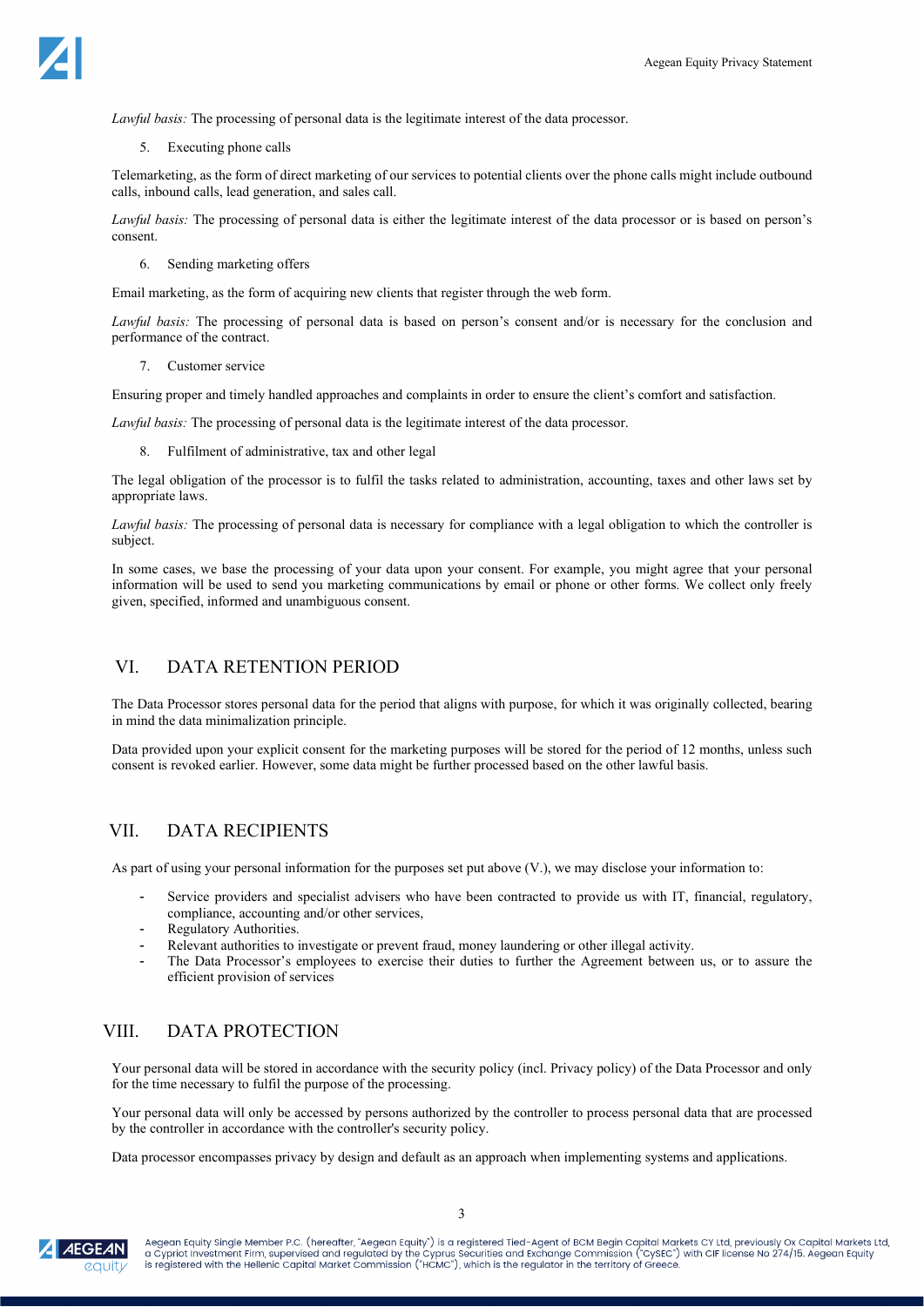Your personal data is backed up, in accordance with the retention policy of the processor. Your backup data will be completely deleted as soon as it is possible in accordance with the backup rules. The personal data stored in the backup repositories serves to prevent security incidents, in particular disruption of data availability as a result of a security incident. The Controller is obliged to ensure data backup in accordance with the security requirements of the Regulation and the Personal Data Protection Act. We only store your personal information for a limited period, and it will be deleted when it is no longer needed for the purposes of processing as set out in the appendix to this statement.

While we implement safeguards designed to protect your information, no security system is impenetrable and due to the inherent nature of the Internet, we cannot guarantee that data, during transmission through the Internet or while stored on our systems or otherwise in our care, is absolutely safe from intrusion by others.

Data Processor has taken all the necessary steps to protect the personal information, the personal information that it holds from misuse, loss, unauthorized accessor disclosure and implemented measures appropriate measures, e.g. SSL technologies for cryptographic data transfer, PCI scanning for active protection of our server, Cryptographic protection of databases, Antivirus software etc. Full and detailed disclosure of security measures would weaken the security; therefore, we state it only partial and not in full scope.

## IX. YOUR RIGHTS IN RELATION TO YOUR DATA

#### The Right to access:

You have the right to be provided a copy of the personal information we have about you, as well as information about how we use your personal information. In most cases, your personal information will be provided electronically. However, the way, how the right to access shall be fulfilled depends on the nature of personal data, the medium on which it is stored and with regards to the data protection of other subjects. If you require additional copies, we may charge you a reasonable administration fee.

### The Right to rectification:

We take reasonable steps to ensure the accuracy, completeness and timeliness of the information we have about you. If you believe that the information, we hold is inaccurate, incomplete or outdated, please feel free to ask us to modify, update or complete this information by giving us notice.

### The Right to be forgotten:

You have the right to ask us to delete your personal data, for example, if the personal data we have collected about you is no longer necessary to fulfil the original purpose of the processing. However, your right must be assessed in the light of all relevant circumstances. For example, we may have certain legal and regulatory obligations, which means that we will be unable to comply with your request.

### The Right to object to processing:

In certain circumstances, you may ask us to stop using your personal information. For example, if you think that the personal information, we have about you may be inaccurate, or if you think we no longer need to use your personal information.

### The Right to withdraw consent:

We may process your personal data with your consent. We will be informed in advance about such processing. In cases where we process your personal data with your consent, you have the right to revoke that consent at any time. You may withdraw the consent electronically, at the Responsible Person's address, in writing, by notice of withdrawal of consent or in person at the Office. Revocation of consent does not affect the lawfulness of the processing of personal data that we have processed for you.

### The Right of data portability:

In certain circumstances, you have the right to ask us to transfer the personal information you have provided to another third party of your choice. However, the right to portability applies only to personal data that we have obtained from you under consent or under a contract to which you are a party.

The Right to restrict processing:

You have the right to object to data processing that is based on our legitimate interests. If we do not have a valid legitimate reason for processing and you object, we will no longer process your personal data.

### The Right to notify the Data Protection Authority (DPA):

If you believe that we are processing your personal data unfairly or unlawfully, you may file a complaint with the supervisory authority: *Hellenic Data Protection Authority*, *Kifisias Avenue 1-3, 115 23 – Αthens, dpa.gr.*